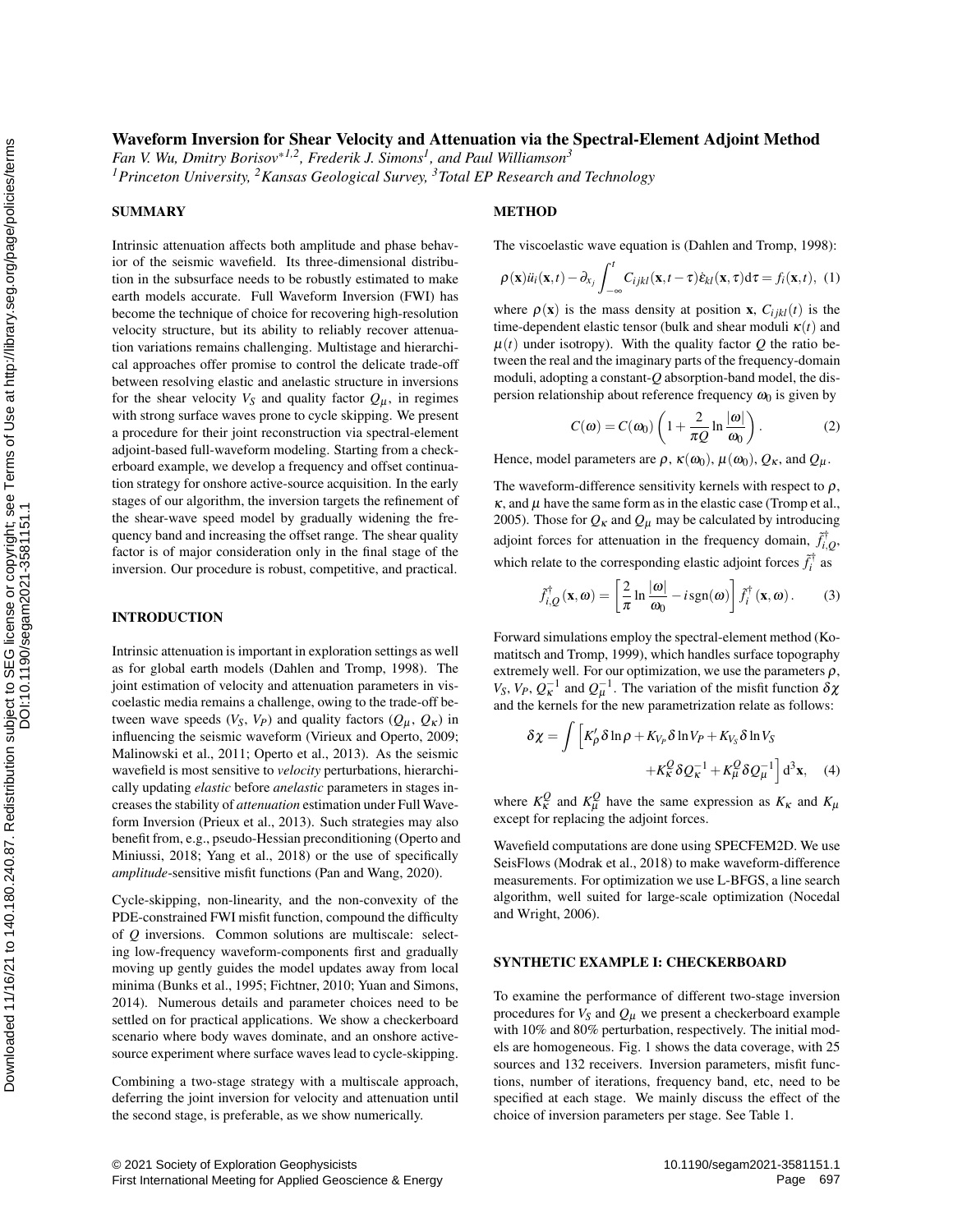|  | Shear Velocity and Attenuation Inversion: Multistage Frequency and Offset-Continuation Strategies |  |  |  |  |  |
|--|---------------------------------------------------------------------------------------------------|--|--|--|--|--|
|  |                                                                                                   |  |  |  |  |  |

|                             |            | stage 1                        | stage 2    |                                                            |  |  |
|-----------------------------|------------|--------------------------------|------------|------------------------------------------------------------|--|--|
| Nr                          | iterations | parameters                     | iterations | parameters                                                 |  |  |
|                             | 20         | Vs                             | 80         | $V_S, Q_\mu$                                               |  |  |
| $\mathcal{D}_{\mathcal{L}}$ | 20         | $V_S$                          | 80         |                                                            |  |  |
| 3                           | 50         | $V_S, Q_\mu$                   | 50         |                                                            |  |  |
|                             | 20         | $V_S, Q_\mu$                   | 80         |                                                            |  |  |
|                             | 20         | $\mu$ (drop)<br>$V_S, Q_\mu$ ' | 80         | $Q_{\mu}$<br>$Q_{\mu}$<br>$V_S, Q_{\mu}$<br>$V_S, Q_{\mu}$ |  |  |

Table 1: Checkerboard experiment: inversion procedures, with  $V_S$  of primary interest in stage 1, and  $Q_\mu$  in stage 2. The total number of inversion steps is constant. Procedure 5 inverts for  $V_S$  and  $Q_\mu$  jointly in stage 1, but discards the  $Q_\mu$  model result.

Fig. 2 shows final inverted  $V_S$  and  $Q_\mu$  models. We do not show results for procedure 2, unsuccessful regardless of the number of steps in stage 1. All major features of the target model appear to be resolved in regions with good data coverage. Procedure 3 fails when  $V_S$  and  $Q_\mu$  are inverted jointly for 20 iterations. This implies that inverting for  $Q_{\mu}$  alone in stage 2 places strong requirements on the accuracy of the  $V_S$  model from the prior stage. Procedure 2 failed because no accurate *V<sup>S</sup>* model can be obtained by inverting for *V<sup>S</sup>* alone in stage 1.

Fig. 3 shows model and data misfits over the iterations. Fig. 3a shows how *V<sup>S</sup>* model misfits drop faster for the case where *V<sup>S</sup>* and  $Q_{\mu}$  are jointly inverted for. All misfits converge slower in later iterations for procedure 3, which suggests that the  $Q_{\mu}$ model can hardly be improved further without updating *VS*. We note that procedure 5 yielded the lowest  $Q_{\mu}$  model misfit, which shows that we can safely ignore any previous inverted  $Q_{\mu}$  model and update it with the initial model. Such strategy can be adopted when a reliable  $Q_{\mu}$  model can not be obtained in the first stage, where it simply may act as a nuisance parameter with respect to the main model parameters. 2 20<br>
1 20<br>
1 20<br>
1 20<br>
1 20<br>
1 20<br>
1 20<br>
1  $V_S Q_B$ <br>
3 30<br>
1  $V_S Q_B$ <br>
3 20<br>
1  $V_S Q_B$ <br>
3 20<br>
1  $V_S Q_B$ <br>
3 20<br>
1  $V_S Q_B$ <br>
3 20<br>
1  $V_S Q_B$ <br>
1  $V_S Q_B$ <br>
1  $V_S Q_B$ <br>
1  $V_S Q_B$ <br>
1  $V_S Q_B$ <br>
1  $V_S Q_B$ <br>
1  $V_S Q_B$ <br>
1  $V_S Q_B$ <br>
1  $V_S Q_B$ <br>
1  $V_S Q_B$ <br>

We draw the following conclusions from the inversion results above. In the first stage, inverting for  $V<sub>S</sub>$  by itself, or jointly with  $Q_{\mu}$ , are possible choices, but both have limitations. Inverting for  $V_S$  alone slows down convergence of the  $V_S$  model. However, when both  $V_S$  and  $Q_\mu$  are jointly inverted for, the  $Q_{\mu}$  model of the first stage could be far from the truth. This motivated procedure 5. In the second stage, we recommend inverting for  $V_S$  and  $Q_\mu$  jointly. Inverting for  $Q_\mu$  alone requires a very accurate *V<sup>S</sup>* model from the previous stage, and slows down convergence after the first few updates. Inverting for *V<sup>S</sup>* and  $Q_{\mu}$  jointly is the strategy of choice at that stage.

#### SYNTHETIC EXAMPLE II: ONSHORE

The second synthetic example is based on an onshore activesource experiment. Initial and true models are illustrated in Fig. 4. The true model has two gaussian-smoothed rectangular  $-30\%$  *V<sub>S</sub>* and  $-60\%$  to +300%  $Q_{\mu}$  anomalies. One is a lowvelocity, high-attenuation anomaly, the other is low-velocity, low-attenuation anomaly. No relationship between  $V_S$  and  $Q_\mu$ was fixed, so as to test whether the procedure works in very general settings. The experiment places 64 surface sources at an interval of 80 m. There are 270 surface receivers.

Cycle-skipping is a major challenge for onshore elastic FWI, best addressed by progressive data selection. We adopt the frequency and offset continuation strategy of Borisov et al. (2020). The procedure now consists of five stages. In each stage,  $V_S$  and  $Q_\mu$  are jointly inverted for, but  $Q_\mu$  is discarded at the end of every stage. From stage 1 to stage 4 we sequentially widen the frequency bands, starting from 5 Hz to 7.5, 10, 12.5, and 15 Hz, and offsets from 300 m to 700, 1000, 1200, and 1500 m. In stage 5 we jointly invert for  $V_S$  and  $Q_\mu$ , within the frequency band 5–15 Hz and for offsets from 300–1500 m.

Fig. 5 shows the inverted *V<sup>S</sup>* models after stages 1, 3, and 5, and Fig. 6 shows the corresponding data and model misfits. The normalized data misfit, Fig. 6a, shows a substantial reduction with each stage. From stages 2 to 4, the data misfit at the beginning of each stage increases with the widening of the frequency band. The  $V_S$  anomalies are clearly recovered after stage 1, but the *V<sup>S</sup>* model continuous to improve in later stages, as shown by Fig. 6b. The inverted  $Q_{\mu}$  models display quite different behavior. In stage 1, only one of the anomalies is reasonably recovered, whereas the update for the other part heads in the wrong direction, as seen in Fig. 5d, and in Fig. 6c. As the *V<sup>S</sup>* model gradually becomes better constrained, the update to  $Q_{\mu}$  reverses direction, and hence both  $Q_{\mu}$  anomalies can be resolved. It is worth mentioning that continuing the  $Q<sub>u</sub>$ model update in the next stage from the inverted model in the previous stage does not facilitate getting out of local minima, hence our discarding the  $Q_{\mu}$  model before every next stage.

Two alternative procedures also combine multiple stages with frequency and offset continuation. The first is a simple modification of the one just discussed, except that from stages 1 to 4, only  $V_S$  is inverted for. After two stages, the  $V_S$  model cannot further be improved, which suggests that without updating  $Q_{\mu}$ ,  $V_S$  could be trapped in local minimum. The comparison of data and model misfits in Fig. 7 clearly suggests that updating  $V_S$  and  $Q_\mu$  simultaneously outperforms updating  $V_S$  alone.

To determine when to begin including  $Q_{\mu}$ , we designed the second alternative. Stages 1–3 are identical to the original method, inverting for  $V_S$  and  $Q_\mu$ , continuing on in stage 4 without discarding the  $Q_{\mu}$  result. The misfit functions are shown in Fig. 8. The original procedure outperforms this second alternative. The same conclusion holds whether we treat stages 2 or 3 as the final stage for  $Q_{\mu}$  inversion. We conclude that a suitable stage to begin the  $Q_{\mu}$  inversion without further resetting is when the *V<sup>S</sup>* model has considered all the available data.

#### **CONCLUSION**

Shear velocity and quality factor perturbations can be reconstructed using a multistage frequency and offset continuation inversion strategy. Carrying out separate inversions for *V<sup>S</sup>* and  $Q_{\mu}$  converges slowly, and possibly far from the truth, due to cycle-skipping and parameter trade-offs. Inverting jointly for  $V_S$  and  $Q_\mu$  in each stage, best results are obtained when the  $Q_\mu$ model is reset at the beginning of each new stage, until  $V_S$  has been fully updated with all available data. In the final stage *V<sup>S</sup>* and  $Q_{\mu}$  can be jointly inverted for.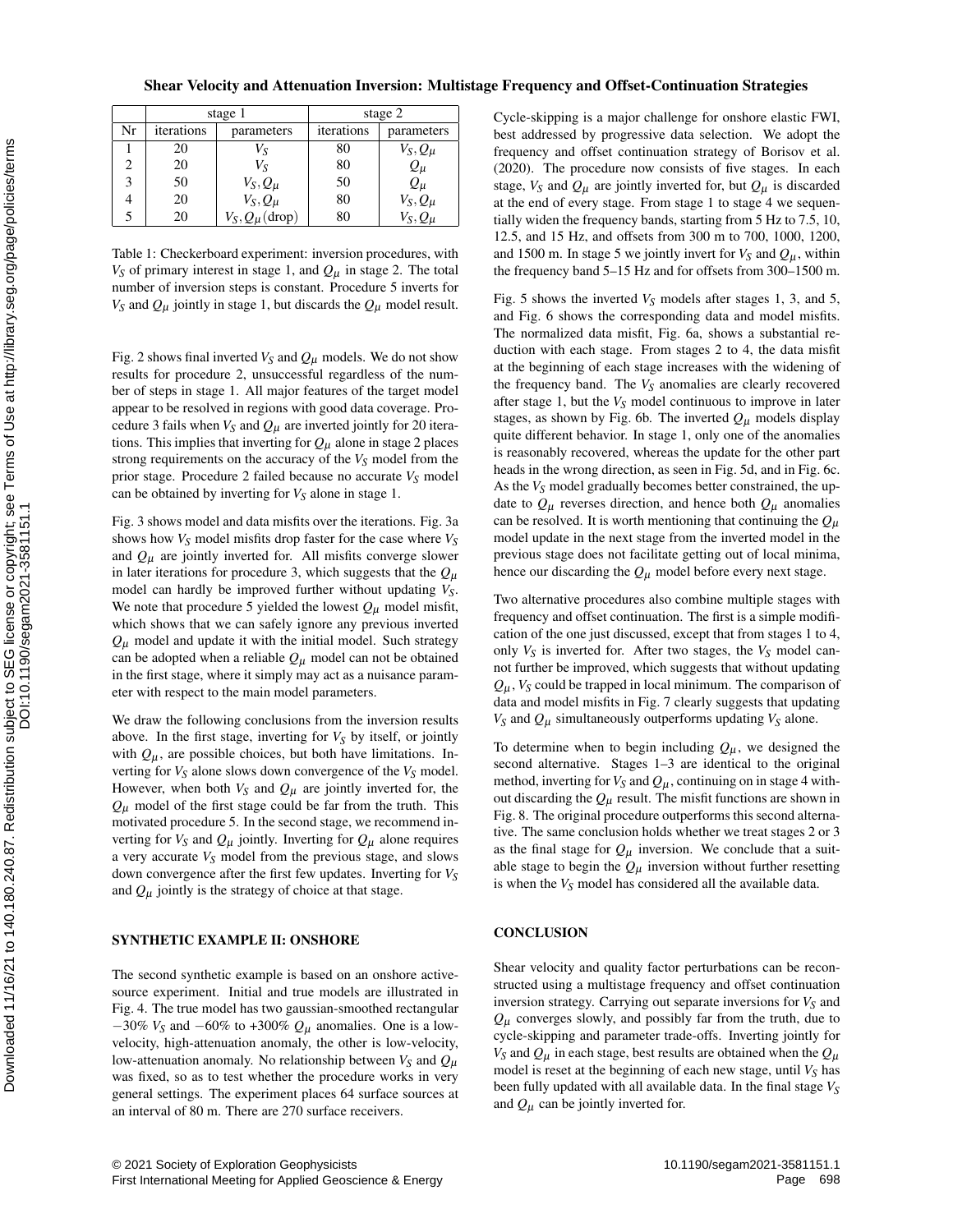# Shear Velocity and Attenuation Inversion: Multistage Frequency and Offset-Continuation Strategies



Figure 1: Location of sources (filled blue circles) and receivers (red triangles) for the checkerboard experiment of Figures 2 and 3, overlying a featureless initial model.



Figure 2: Checkerboard test inversion results according to the procedures 1, 3, 4, and 5 listed in Table 1. Left column: inverted shear wave speed models. Right column: inverted shear quality factor model. From top to bottom, the rows show the inverted models obtained using procedures 1, 3, 4, and 5.



Figure 3: Evolution of model and data misfit for the checkerboard experiment with different procedures, (a) for *V<sup>S</sup>* model, (b) for  $Q_{\mu}$  model, and (c) for data misfit. Red solid line for procedure 1, red dashed line for procedure 3, blue solid line for procedure 4, and blue dashed line for procedure 5.



Figure 4: Initial and true models for the onshore experiment. Wave speed (a) initial *V<sup>S</sup>* and (b) true *V<sup>S</sup>* model. Quality factor (c) initial  $Q_{\mu}$  and (d) true  $Q_{\mu}$  model. Background  $Q_{\mu} = 50$ .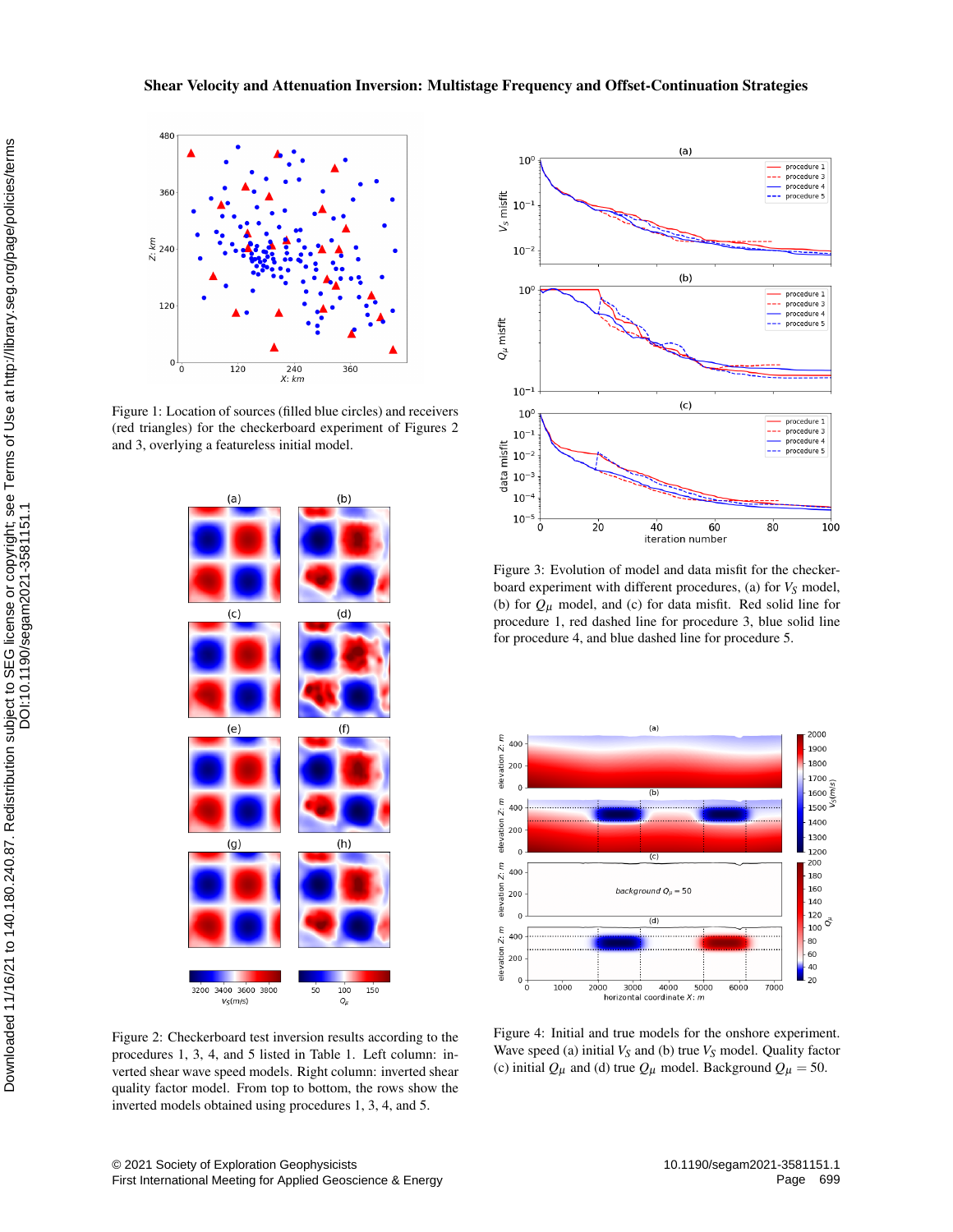# Shear Velocity and Attenuation Inversion: Multistage Frequency and Offset-Continuation Strategies



Figure 5: Inverted shear wave speed and quality factor models at different stages, for the onshore inversion experiment. Inverted velocity models (a) *V<sup>S</sup>* after stage 1, (b) *V<sup>S</sup>* after stage 3, and (c)  $V_S$  after stage 5. Inverted quality factor models (d)  $Q_\mu$ after stage 1, (e)  $Q_{\mu}$  after stage 3, and (f)  $Q_{\mu}$  after stage 5.



Figure 6: Evolution of data and model misfit in the onshore experiment during the five stages as noted. (a) Evolution of the data misfit. (b) Evolution of the *V<sup>S</sup>* model misfit and (c) evolution of the  $Q_{\mu}$  model misfit.



Figure 7: Comparison of the data and model misfit functions between the original procedure (red) and alternative procedure 1, which does not update  $Q_{\mu}$  (blue). (a) Evolution of the data misfits and (b) evolution of the  $V_S$  model misfits.



Figure 8: Comparison of the data and model misfit functions between the original procedure and alternative procedure 2. (a) Comparison between data misfits, (b) comparison between  $V_S$  model misfit and (c) comparison between  $Q_\mu$  model misfits.